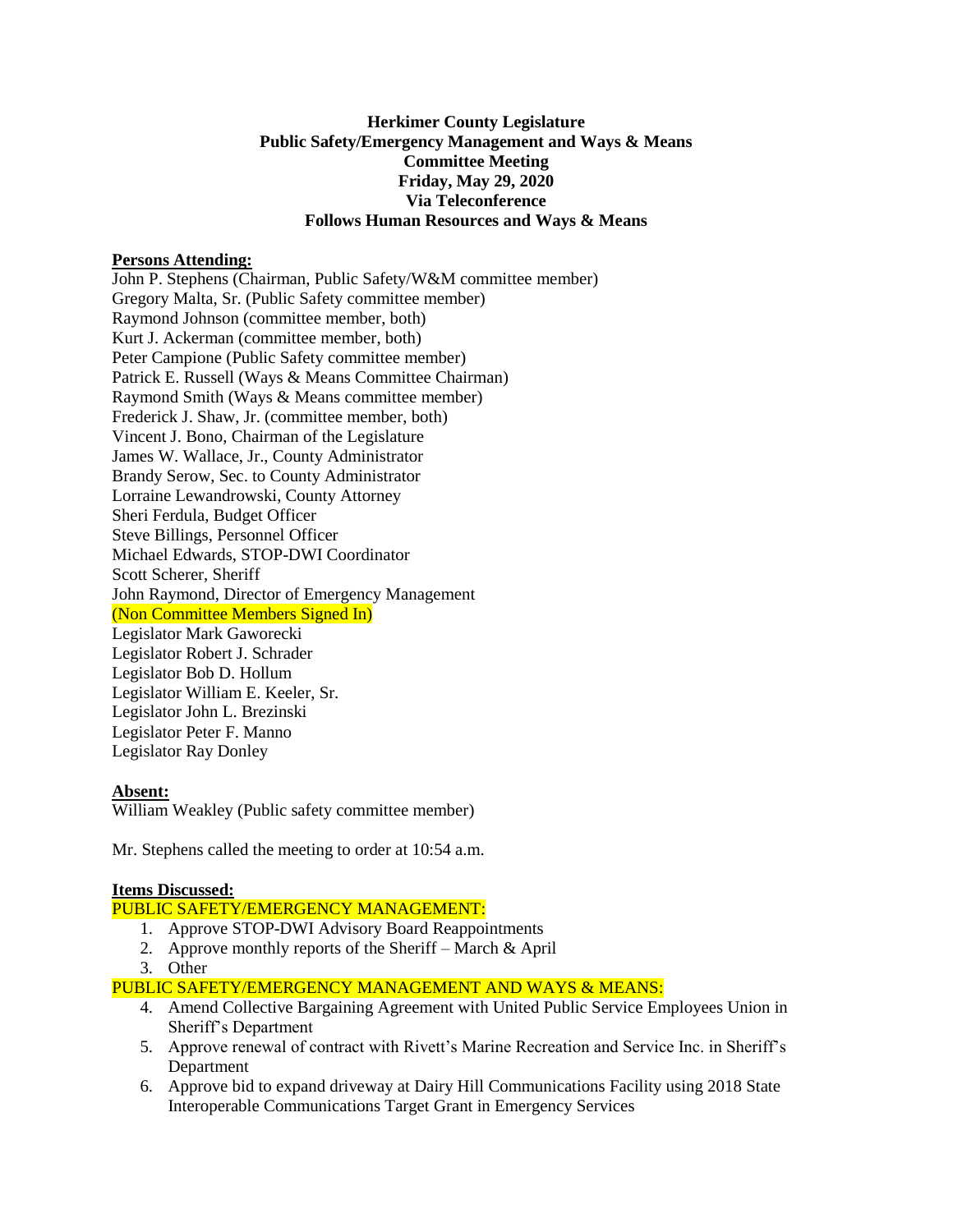7. Other

### **Committee Vote Record:**

# PUBLIC SAFETY/EMERGENCY MANAGEMENT:

Mr. Stephens stated "Number one approve STOP-DWI Advisory Board Appointments. Mike Edwards are you on or would you like me to go with what you gave us?"

Mike Edwards stated "I'm here if you need anything."

Mr. Stephens stated "We have 3 appointments, the Sheriff, Reverend McKusick, and Pete Caiola."

Item #1 – On motion of Mr. Bono, seconded by Mr. Campione for Public Safety, Item #1 was voted on, approved and moved for Resolution. Unanimous.

Mr. Stephens stated "Number two approve the Sheriff's reports for March and April."

Item #2 – On motion of Mr. Bono, seconded by Mr. Johnson for Public Safety, Item #2 was voted on and approved. Unanimous.

Item #3 -NA

# PUBLIC SAFETY/EMERGENCY MANAGEMENT AND WAYS & MEANS:

Mr. Stephens stated "Number four amend the Collective Bargaining Agreement with the United Public Service Employees Union in the Sheriff's Department. Sheriff, are you on? Can you give us a little background on this please?"

Sheriff Scherer stated "I am on. So what we are doing here is we are bringing Trinity in for food services in the Jail that was approved last month. The cook's position, one of them retired, one of them is no longer with us so we needed to get those two positions out of the union. I spoke with the union head in Albany plus our union President and they agreed to take those two positions out of our contract with the union and in return our employees at the jail, whatever the cost is for the meal, they would pay for the cost if they wanted a meal. So that's what we are looking at."

Mr. Stephens asked for a motion.

Item #4 – On motion of Mr. Johnson, seconded by Mr. Bono for Public Safety, and on motion of Mr. Johnson, seconded by Mr. Bono for Ways & Means, Item #4 was voted on, approved and moved for Resolution. Unanimous.

Mr. Malta asked "Sheriff, is there one employee, I thought was going to be asked to stay on with that new company?"

Sheriff Scherer responded "We would have to go to executive for that because it's Personnel."

Mr. Malta said ok.

Mr. Stephens asked if there was any more discussion. With no response the committee moved on.

Mr. Stephens stated "Number five approve renewal of contract with Rivett's Marine for the Sheriff's Department. Go ahead Sheriff."